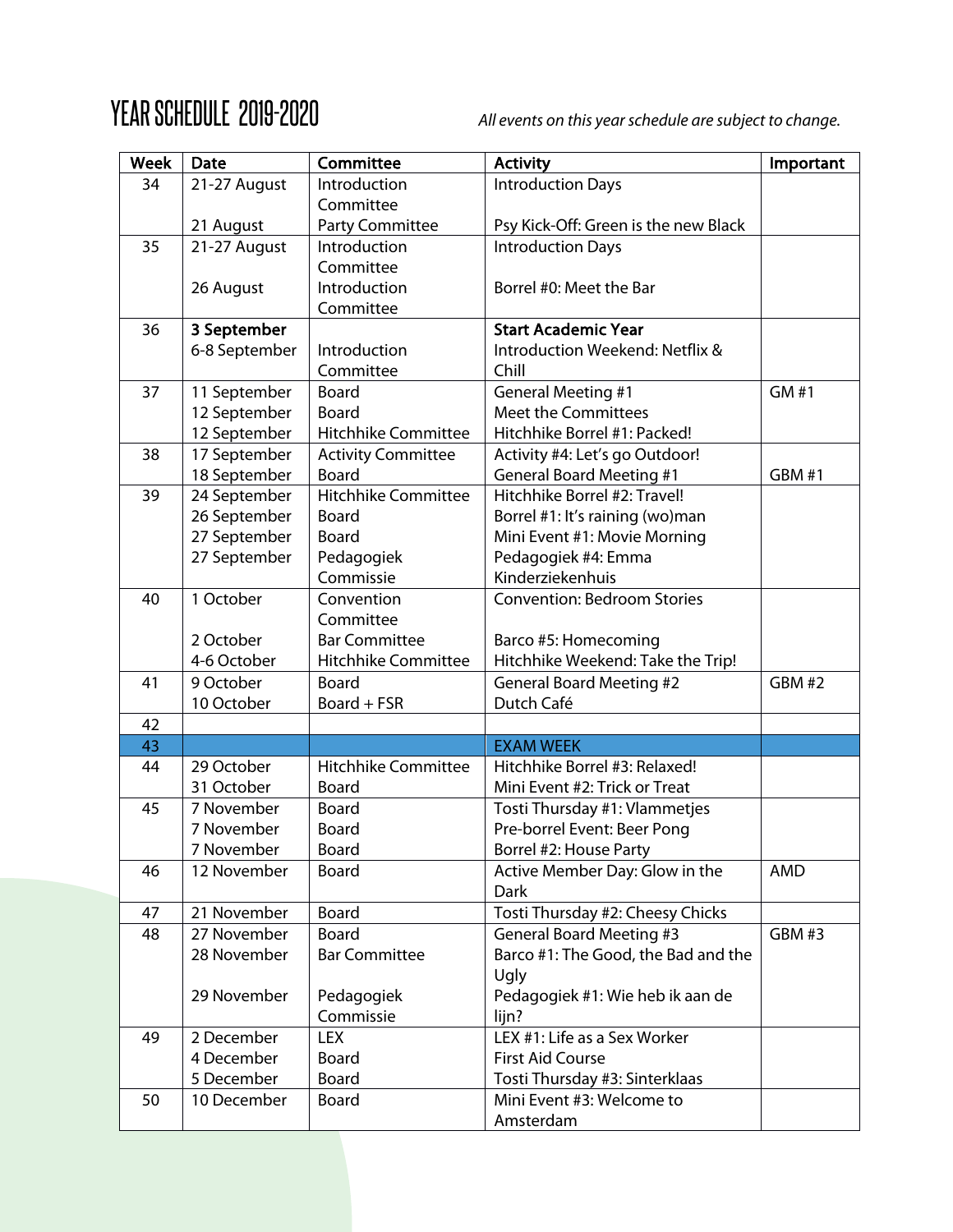| 51             |                    |                           | <b>EXAM WEEK</b>                                             |               |
|----------------|--------------------|---------------------------|--------------------------------------------------------------|---------------|
| 52             | 25 December        |                           | <b>Christmas</b>                                             |               |
|                | <b>26 December</b> |                           | <b>Christmas</b>                                             |               |
|                |                    |                           | <b>HOLIDAY</b>                                               |               |
| $\mathbf{1}$   |                    |                           | <b>HOLIDAY</b>                                               |               |
|                | 1 January          |                           | <b>New years</b>                                             |               |
| $\overline{2}$ | 7 January          | <b>Activity Committee</b> | Activity #1: Ice Ice Baby                                    |               |
|                | 8 January          | <b>Board</b>              | <b>General Board Meeting #4</b>                              | GBM #4        |
|                | 9 January          | Board                     | Tosti Thursday #4: Mozzarella                                |               |
|                |                    |                           | <b>Madness</b>                                               |               |
|                | 9 January          | Party Committee           | Party #1: The Four Elements                                  |               |
| $\overline{3}$ | 13 January         | Pedagogiek                | Pedagogiek #2: Automutilatie onder                           |               |
|                | 15 January         | Commissie                 | Jongeren                                                     |               |
|                |                    | Board                     | <b>General Meeting #2</b>                                    | GM #2         |
|                | 16 January         | Board                     | Pre-borrel Event: Guess the Song                             |               |
|                |                    |                           | reception                                                    |               |
|                | 16 January         | <b>Board</b>              | Borrel #3: D-E-C-A-D-E-S                                     |               |
| 4              | 23 January         | Board                     | Tosti Thursday #5: Cheese & Salami                           |               |
| 5              |                    |                           | <b>EXAM WEEK</b>                                             |               |
| 6              | 3 February         | <b>Board</b>              | Candidacy Board information night                            |               |
|                | 4 February         | <b>Sports Committee</b>   | Sports #1: Find your Target                                  |               |
|                | 5 February         | <b>Bar Committee</b>      | Barco #2: Star Bars                                          |               |
|                | 6 February         | <b>Board</b>              | Tosti Thursday #6: Hawaii Tosti                              |               |
| $\overline{7}$ | 12 February        | <b>Board</b>              | Mini Event #4: Valentines Dinner                             |               |
|                | 13-14 February     | Introduction              | <b>Mentor Selections: Roaring 20's</b>                       |               |
|                |                    | Committee                 |                                                              |               |
| 8              | 18 February        | <b>Board</b>              | <b>Candidacy Board Open Board</b>                            |               |
|                |                    |                           | Meeting                                                      |               |
|                | 19 February        | <b>Career Committee</b>   | Career #1: Dare to get Hypnotized                            |               |
|                | 20 February        | Board                     | Tosti Thursday #7: Brie Beauty                               |               |
|                | 20 February        | Party Committee           | Party #2: The Temple                                         |               |
| 9              | 25 February        | <b>Activity Committee</b> | Activity #2: Roller Disco                                    |               |
|                | 26 February        | <b>Board</b>              | <b>General Board Meeting #5</b>                              |               |
|                | 27 February        | Board                     | Pre-borrel Event: Football Bingo                             | <b>GBM #5</b> |
|                | 27 February        | Board                     | Borrel #4: We are the Champions!                             |               |
|                | 28 February        | Ski Trip Committee        | Ski Trip Borrel: What is Sexy?                               |               |
| 10             | 2 March            | <b>LEX</b>                | LEX #2: Alcohol Addiction                                    |               |
|                | 3 March<br>4 March | Board<br>Board            | Candidacy Board information night                            |               |
|                | 5 March            | <b>Board</b>              | <b>General Meeting #3</b><br>Tosti Thursday #8: Spicy Peanut |               |
|                | 5 March            |                           | Pedagogiek #3: Het Kind dat aan                              | GM #3         |
|                |                    | Pedagogiek<br>Commissie   | Drugs begint                                                 |               |
|                | 7-15 March         | Ski Trip                  | Ski Trip 2020                                                |               |
|                |                    | Committee                 |                                                              |               |
| 11             | 12 March           | Initiative by Sjoerd      | Member Initiative #1: Beer Tasting                           |               |
|                | 7-15 March         | Ski Trip Committee        | Ski Trip 2020                                                |               |
| 12             |                    |                           | Red = Closed due to COVID-19 virus.                          |               |
|                |                    |                           | Physical activities are cancelled. For                       |               |
|                |                    |                           | more information, click here.                                |               |
| 13             |                    |                           | <b>EXAM WEEK</b>                                             |               |